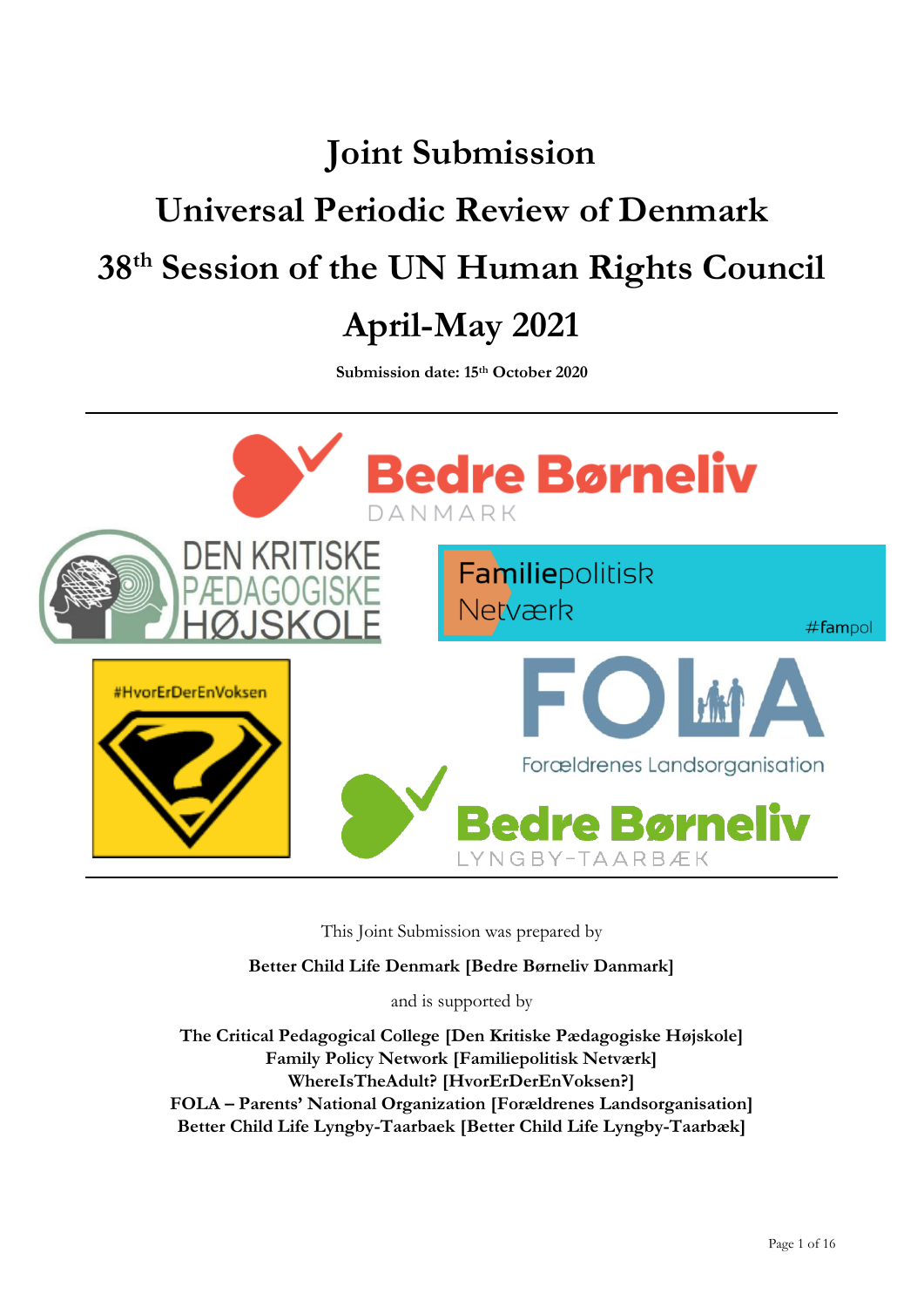## Information about submitting organizations:



Better Child Life Denmark [Bedre Børneliv Danmark] was formally established in august 2020 as an independent NGO. Better Child Life Denmark employs a rights-based approach and advocates that infants, toddlers and small children are rights holders in society and that the government is responsible for effectively securing the well-being, education and development of its youngest and most vulnerable citizens. Better Child Life Denmark informs about Children's Rights and the impact of public policy on small children. We promote children's rights by mobilization, and legislative activism. Web: [www.bedreboerneliv.dk](http://www.bedreboerneliv.dk/) E-mail: [contact@bedreboerneliv.dk](mailto:contact@bedreboerneliv.dk) Telephone: 004526648479



The Critical Pedagogical College [Den Kritiske Pædagogiske Højskole] is an independent NGO with focus on educators' professionalism and autonomy regarding working conditions and education are recognized and revalued. In the area of toddlers and preeschool, DKPH advocates that pedagogical work with young children's participation and understanding of democracy is revalued in accordance with the Danish Daycare Act. That young children's right to a childhood providing meaning and quality in a child's perspective is revalued in accordance with the Convention on the Rights of the Child. Web: [www.denkritiske.com](http://www.denkritiske.com/) E-mail: hoejskolegruppen@gmail.com

### Familiepolitisk Netværk

Family Policy Network, founded in September 2014, is a cross-political and independent forum of parents, teachers, educators, pediatricians, researchers and political stakeholders with over 10,000 members, aiming to bring the well-being of children and families higher on the political agenda. Developed 16 well-documented recommendations for a more visionary family policy, inspiring child and family policy in several political parties. Collaborate with policy actors in DK to promote the cause, especially the child's perspective in relation to the intensive institutionalization of 0-6-year-olds. Web: www.fampol.dk E-mail: fampolnet@gmail.com Telephone: 0045 40144980



The grassroots movement #HvorErDerEnVoksen (#WhereIsTheAdult) emerged March 2019. We mobilize and advocate for 0-6-year-old children's rights to responsible day-care in Danish institutions utilizing broad-based civic activism and public-information campaigns via social media. Initiated by parents, the first demonstration April 6, 2019, had over 100.000 supporters in more than 57 towns across Denmark. Our demand is a legally-binding, research-supported minimum standard pragmatically ensuring 1 adult (pedagogical staff) caring for 3 children in nursery and 1 adult for 6 children in kindergarten. Web: [www.hvorerderenvoksen.dk](http://www.hvorerderenvoksen.dk/) E-mail[: kontakt@hvorerderenvoksen.dk](mailto:kontakt@hvorerderenvoksen.dk) Telephone: 0045 61670904

FOLA was created by parents in 1974 to be heard politically. FOLA represents 150.000 parents with children in day care, crèches, kindergartens and SFO and leisure clubs. We ensure that parents' perspectives on children's everyday lives are heard inside Chrisitiansborg and by the National Association of Local Authorities (KL). We work to strengthen parental democracy and cooperation and educate parents for the local parent boards in the Daycare Act and the strengthened curriculum. FOLA is centrally located in partnerships under the Ministry and act as stakeholder in relation to daycare. Web: [www.fola.dk](http://www.fola.dk/) E-mail: Fola@fola.dk

# **Bedre Børneliv**

Better Child Life Lyngby-Taarbæk (BCLL) was formally established in September 2019 as a local independent NGO. BCLL advocates the rights of the 0-5 year old children in Lyngby-Taarbæk municipality. The work is centered around ensuring the political agenda in the municipality reflects what is best for ensuring the wellbeing of the municipality's youngest citizens. Board members of BCLL are parents which represent the daycares in the municipality. We promote rights of the municipality's youngest by writing consultation responses, arranging deonstrations and speaking up at council meetings. Web: [www.bedrebørnelivlt.dk](http://www.bedrebørnelivlt.dk/) E-mail: [bedrebornelivlt@gmail.com](mailto:bedrebornelivlt@gmail.com) Telephone: 0045 269377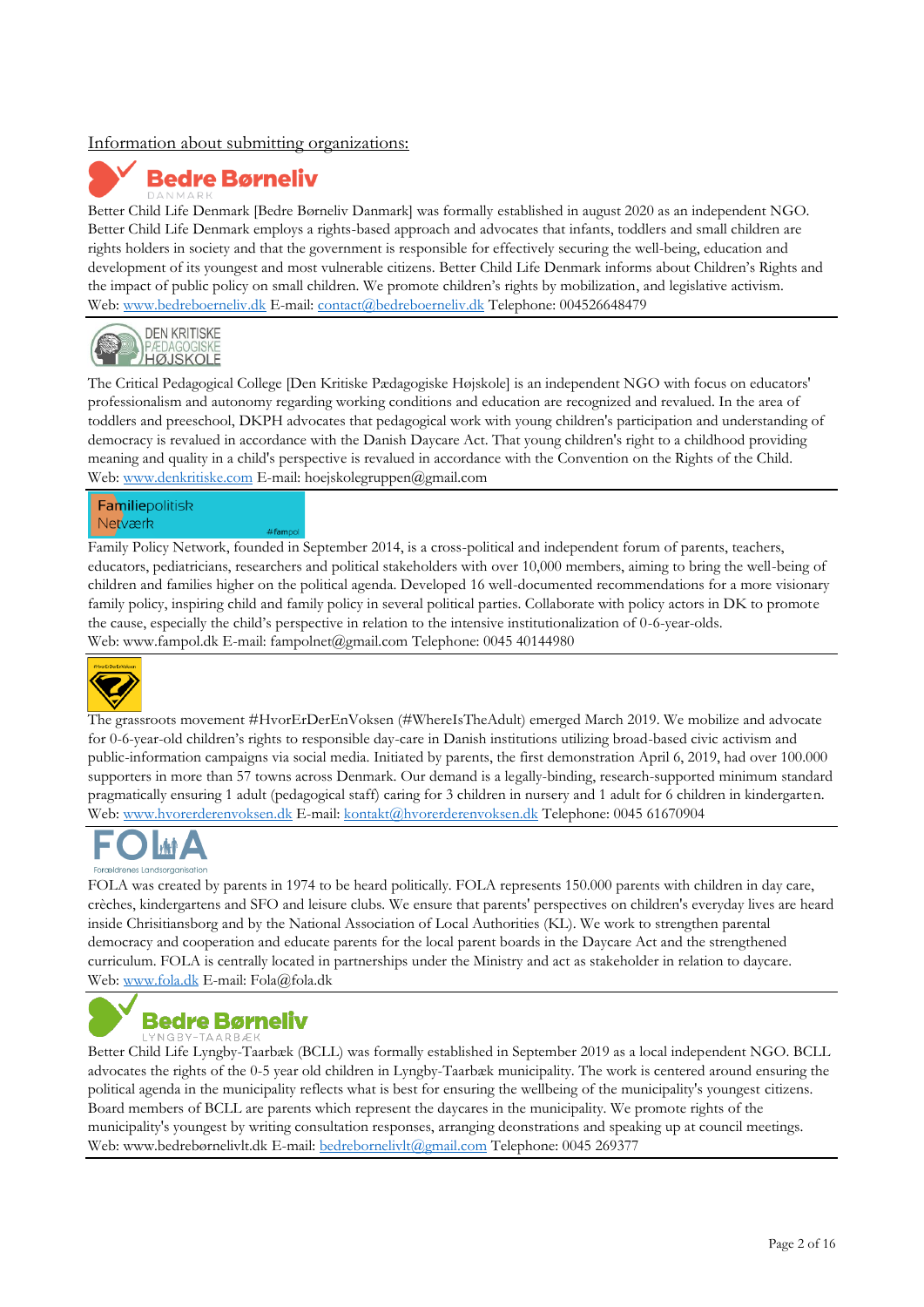# **Table of Content**

- **1. Introduction**
- **2. Conditions of daycare facilities – implementing child rights in early childhood** 
	- 2.1 Resumé of issues
	- 2.2 Considering the Convention on the Rights of the Child
	- 2.3 Recommendations
- **3. Public budgeting for the realization of children's rights in early childhood** 
	- 3.1 Resumé of issues
	- 3.2 Considering the Convention on the Rights of the Child
	- 3.3 Recommendations

**Appendix I**

**Appendix II References** 

# **1. Introduction**

*"In all actions concerning children, whether undertaken by public or private social welfare institutions, courts of law, administrative authorities or legislative bodies, the best interests of the child shall be a primary consideration."* Convention on the Rights of the Child (art. 3, para. 1)

- **1.** The Nordic countries, especially Denmark, are among the countries in the world where most young children enroll in daycare facilities at the earliest of age and for the far most extensive periods of time. This intense institutionalizing of even incredibly young children ought to trigger a desire to ensure comprehensive awareness of the daycare area and great efforts in safeguarding the wellbeing of society's youngest children.
- **2.** However, in Denmark the question of whether measures to secure the general well-being and rights of 0-5-year-olds are appropriate and effective appear to have extraordinarily low priority and go largely unmonitored by organizations, the ombudsman, researchers, the state, and municipalities. Consequently, 0-5-year-olds have little say in Denmark and lack access to the ear of those in power and with the ability to help.
- **3.** For the past years, narratives from parents, caregivers and statements from specialists in children's psychology have surfaced - in addition to documentaries testing children's stress levels<sup>i</sup> and hidden camera recordings – all of it telling tales of children in ordinary daycare facilities not thriving and subject to conditions clearly detrimental to their cognitive development. Children are left to themselves for many hours every day without enough care. Daycare facilities have now deteriorated to a point where many struggle to provide for the well-being of, education of, development of – and even the basic care and comfort of – Denmark's infants, toddlers and young children who are daily overlooked.
- **4.** Considering the Convention on the Rights of the Child this joint submission summarizes key issues related to children in Danish daycare facilities and provides recommendations.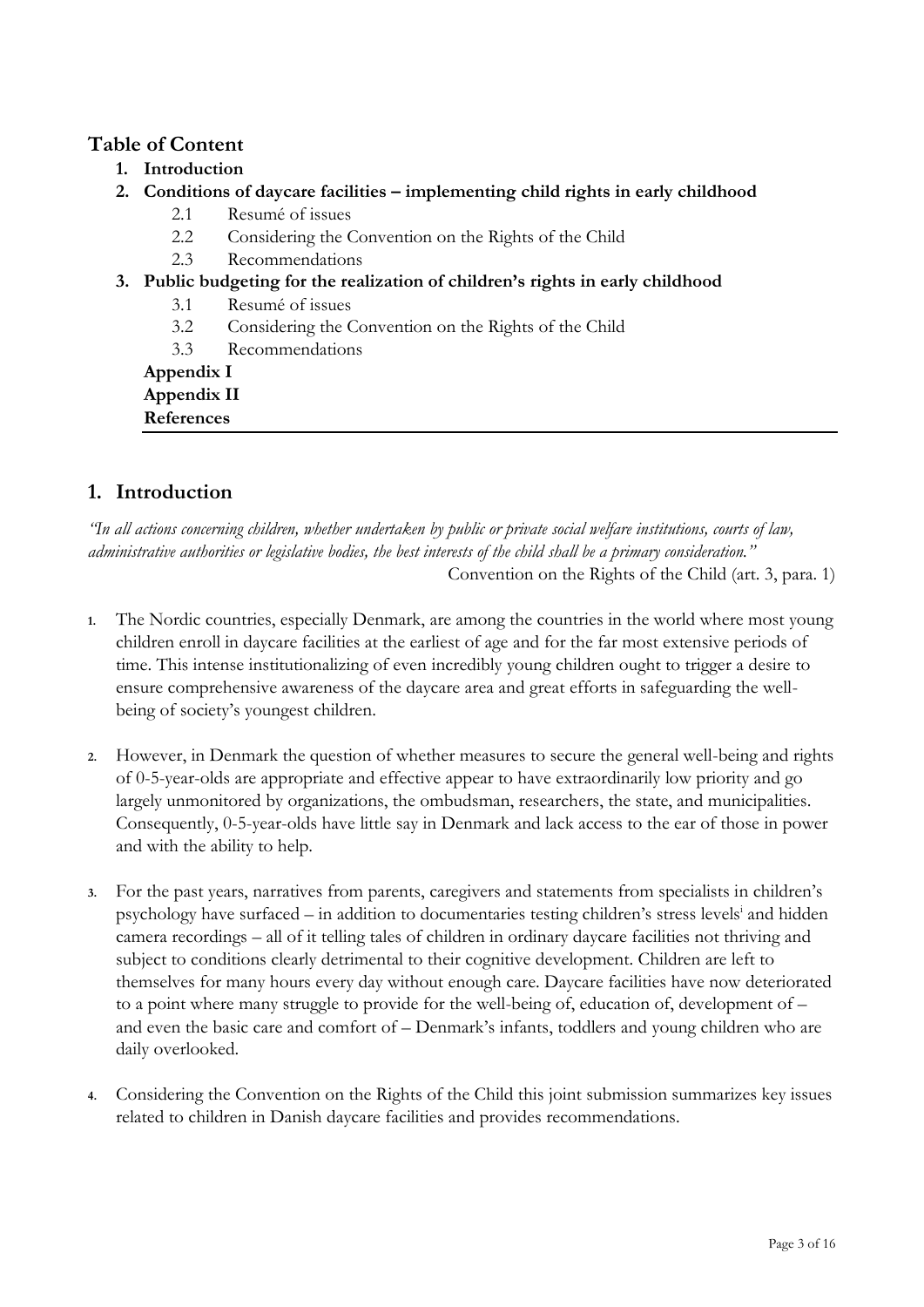# **2. Conditions of daycare facilities – implementing child rights in early childhood**

**Convention on the Rights of the Child articles 3, 4, 12 and 27**

# **2.1 Resumé of issues**

# *Danish legislation regulating daycare facilities*

**5.** According to the Daycare Act [Dagtilbudsloven], daycare must promote children's well-being, learning, development, and education through safe and pedagogical learning environments where play is fundamental, and a child perspective is the guiding principle. According to the instruction preamble, a child must have the necessary nursing, physical care, and emotional contact when the child is in daycare, and daycare is more than just being looked after or a place to be. The child perspective is inserted explicitly in the law to clarify that childhood has value in itself, and that the pedagogical learning environments must always be based on a child perspective. It is also explicated that children in daycare have the right to participate and to understand and experience democracy. The articulation and essence of the Daycare Act signal awareness of children's rights and a genuine focus on the well-being of children. Yet, for the past decades Danish daycare facilities have been exposing children to relentless reductions in the number of adults surrounding them, cost efficient mega-institutions accommodating increasingly more children and an increase in uneducated caregivers, children in larger groups and decisions that children must transfer at an earlier age from nursery to kindergarten. This is the case even though research for years have been emphasizing that the quality of the interaction between adult and child is the most significant single factor for children's development in daycare.

# *Impact of adult-ratio on children*

- **6.** Young children show attachment by seeking comfort and reassurance when they are insecure, and they indicate wellbeing and feeling safe when a caregiver returns after a short absence. Insecure forms of attachment can have a great impact on the child's emotional and cognitive development. The insecure and evasive child chooses to downplay the child's needs of feeling secure. That way children appear to be independent and cooperative, which will make the caregiver become more accessible. Some children may become more apathetic or they may lapse into starting conflict and display behavioral difficulties. Their cognitive development becomes inhibited; they can face difficulty with self-regulation and behavior control, and difficulty in entering into relationships with other children. Children's' linguistic abilities can also be affected. Consequently, in these surroundings children end up giving up their needs at the expense of their emotional and cognitive development<sup>ii</sup>. An insufficient number of caregivers may also result in a dangerous impact on the overall child safety – especially very young children left alone. Creating a safe and pleasant daycare environment without for instance bullying or accidents naturally requires enough employees and pedagogical competence. Experts in children's psychology continuously emphasize that children enrolled in Danish daycare facilities are at high risk of cognitive impairments, depression, anxiety, and stress.iiivv
- **7.** Studies reveal that in larger groups with a low adult-ratio and untrained staff, caregivers fall into more passive positions of supervising many children simultaneously unable to provide for proper care and comfort. In a Danish survey conducted in 2020, 63 percent of caregivers working with nursery and kindergarten children responded that they daily or several times a week experience not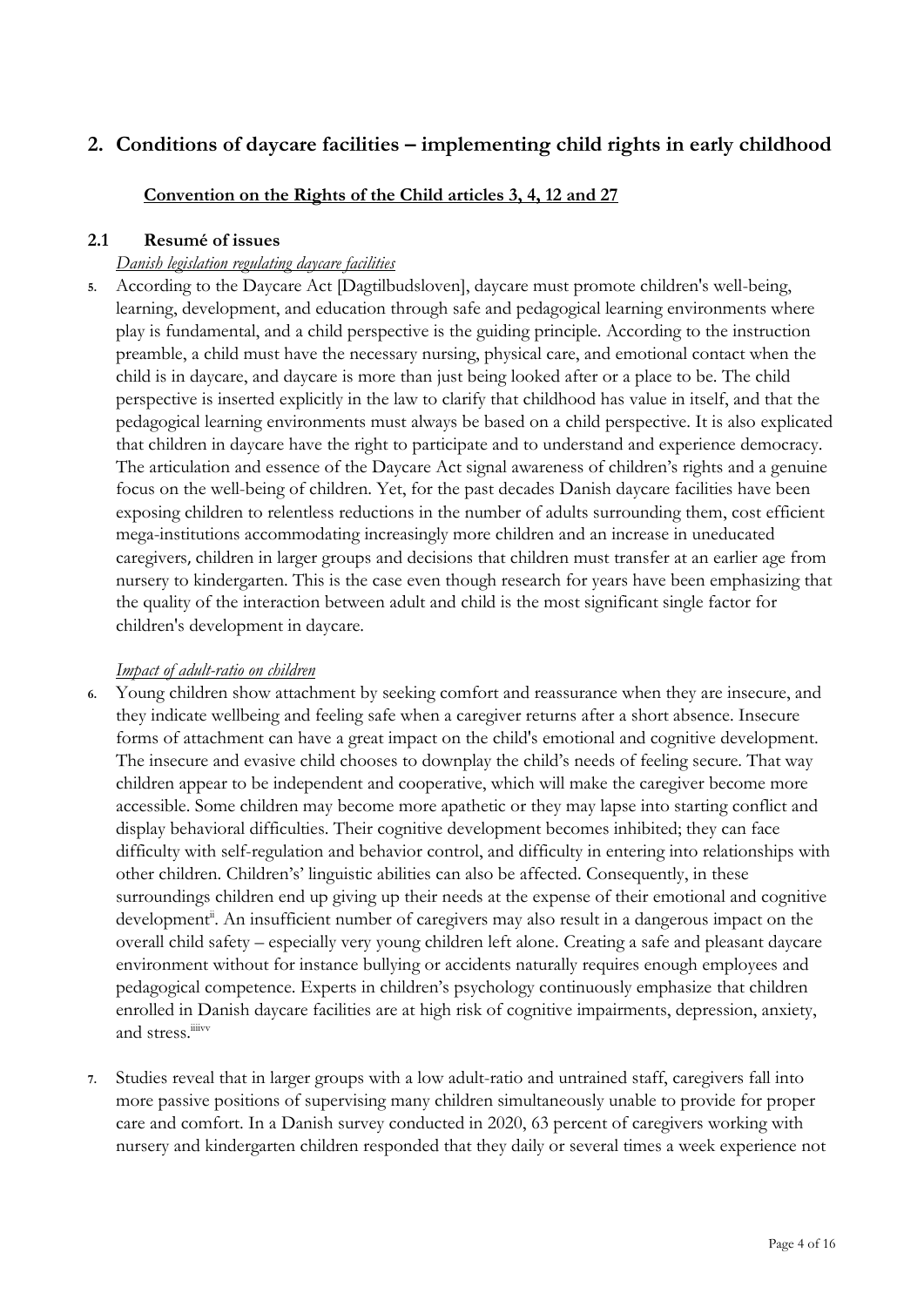being able to provide sufficient care. 41 percent of caregivers experience situations daily or several times a week being unable to comfort a child in need of comfort<sup>vi</sup>. Corresponding research shows that low adult-ratios increase stress symptoms and sickness among staff, and thereby naturally effect how caregivers interact and form attachments with the children.

# *Transparency and data on adult-ratio in Denmark*

**8.** In Denmark, psychological research and organizations advocate an absolute minimum of 1 adult per 3 children aged 0-2 years and 1 adult per 6 children aged 3-5 years<sup>vii</sup>. In Norway, this principle has been implemented into law, although well-established children's rights organizations have contested this and advocated a higher adult ratio.

# **Box 1: Recommended absolute minimum adult-ratio**

- Nursery children aged 0-2 years: 1 adult per 3 children.
- Kindergarten children aged 3-5 years: 1 adult per 6 children.
- **9.** Data on the adult-child ratio in Danish daycare facilities is in many cases unattainable and no standardized method for the calculation of adult-ratio has been adopted nationally.
- **10.** One municipality in Denmark has adopted a standardized adult-child ratio calculation modelviii. The calculation model is developed by an interdisciplinary working group of parent representatives, representatives from the national union for pedagogical staff (BUPL), FOA (union) and municipality officials, *cf. box II below:*

# **Box II: Adult-ratio calculation model by official interdisciplinary working group data**

The calculation model by Fredenborg Kommune is developed by an interdisciplinary working group of parents' representatives, representatives from the national union for pedagogical staff (BUPL), from FOA (trade union) and municipality officials.

- The model was subjected to interdisciplinary negotiation and was ultimately adopted by the municipality. The model must therefore to some extent be regarded as true and fair.
- The institution tested by the municipality revealed an average adult-ratio of 1 adult per **5 nursery children** and 1 adult per **10.3 kindergarten** children, *cf. Annex I* for details.
- **11.** The only nationwide data on adult-ratio available in Denmark is provided by Statistics Denmark, which cannot – according to a press release issued by Statistics Denmark itself<sup>\*</sup> – be applied to reflect the actual adult-ratio, as the data purely serves to depict the average yearly costs associated with the daycare area. As Statistics Denmark's ratio provides for a somewhat satisfying impression of the adult-ratio there is, nonetheless, no incentive for government and municipalities to adopt an alternative calculation model and make it accessible to the public. An appropriate model will evidence the need for more caregivers.

# **Box III: Statistics Denmark's data compared to official interdisciplinary working group data**

The data provided by Statistics Denmark purely serves to depict the average yearly costs associated with the day care area.

- Statistics Denmark's model revealed an average ratio of 1 adult per 3.1 nursery children and 1 adult per 6.4 kindergarten children on average in that same municipality in which the working group tested a specific institution.
- The result from the working group was 1 adult per 5 nursery children and 1 adult per 10.3 kindergarten children. Thus, the ratio by Statistic Denmark must be multiplied with a factor 1.6 in order to present the appropriate result.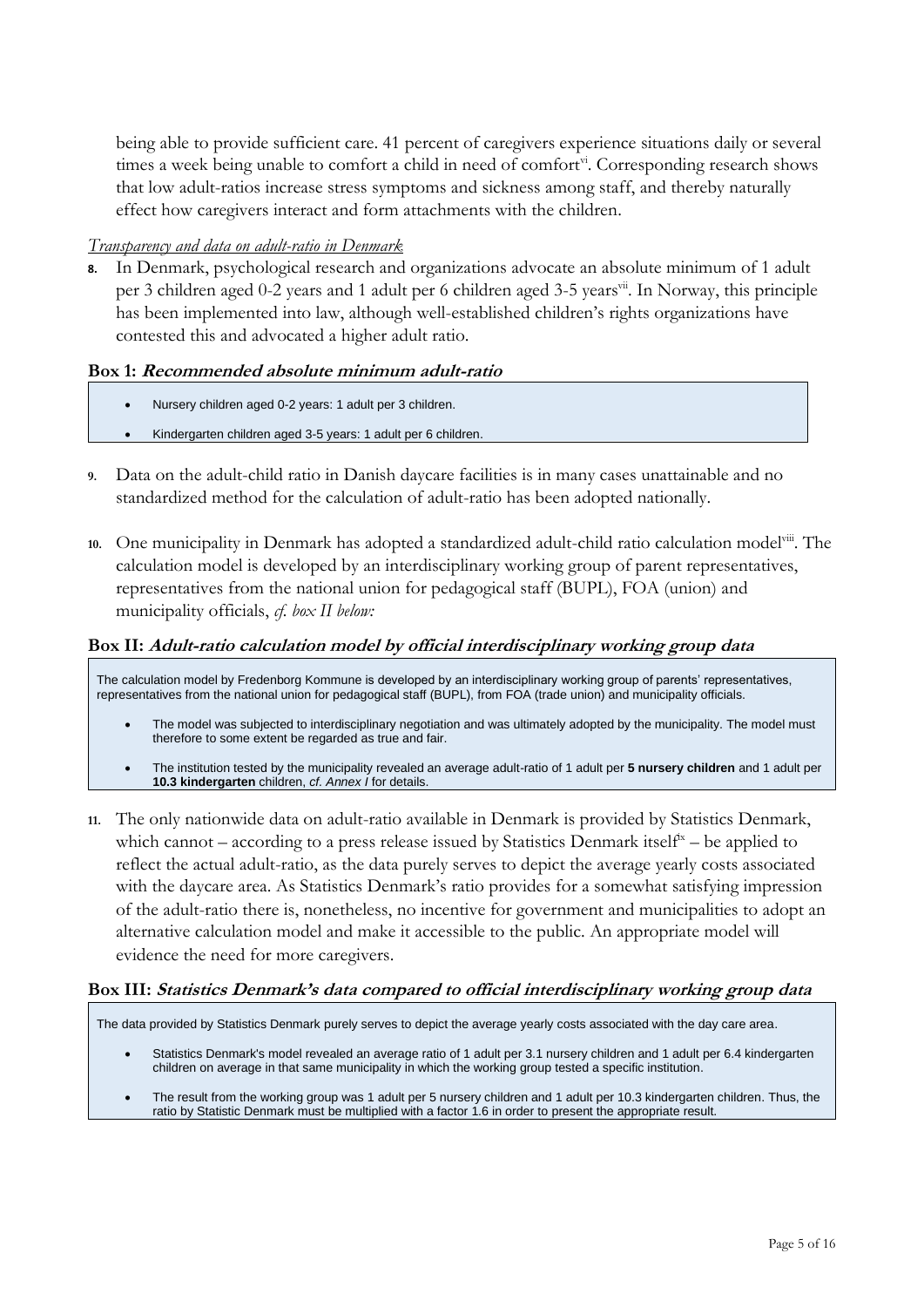**12. As Annex I** shows, indications are that the ratio in many Danish daycare facilities by far exceeds the recommended ratio and also exceeds what children can bear being exposed to.

# **2.2 Considering the UN Convention on the Rights of the Child**

- **13. Article 4 of the UN Convention on the Rights of the Child** states that all states shall undertake all appropriate legislative, administrative, and other measures for the implementation of the rights recognized in the Convention. The UN Children's Committee on the Rights of the Child has, in its General Comment No. 7 (2005) on implementing child rights in early childhood, emphasized that a comprehensive strategy for early childhood must take account of individual children's maturity and individuality, in particular recognizing the changing developmental priorities for babies, toddlers, preschool and early primary school groups, and the implications for program standards and quality criteria. States must ensure that the institutions responsible for early childhood conform to quality standards and that staff possess the appropriate psychosocial qualities and are suitable, sufficiently numerous and well trained. To ensure that young children's rights are fully realized during this crucial phase of their lives it requires an increase in human and financial resource allocations for early childhood services. The current adult-ratio in Danish daycares facilities represents a fundamental negligence in relation to these considerations expressed by the Committee.
- **14.** The Committee has emphasized the government's direct responsibility to all children within its jurisdiction and where services are decentralized; this should not be to the disadvantage of young children. Today it is up to the individual municipality or daycare facility to determine the adult-ratio. This means children's enjoyment of rights vary dependent on in which municipality the child lives.
- **15. Article 12 of the Convention** states that every child has the right to express their views and be heard. The Committee has, in its General Comment No. 12 on the child's right to be heard (2009), emphasized that the notion of the child as the right holder must be rooted in the child's daily life from the earliest stage of childhood. The Committee emphasizes that a complete implementation of Article 12 presupposes recognition of and respect for non-verbal forms of communication, including play, body language, facial expressions and drawing, through which young children like to show their understanding and their choices or preferences. Considering article 12 of the Convention, the Danish Daycare Act's rights provision in section 7 (4) on children's right to participate and to understand and experience democracy, is vital. However, to fulfil the intentions behind the provision, competence and an adequate number of caregivers are particularly important, as true fulfillment of children's participation undoubtedly requires enough adults for each child to be adequately seen and heard without it happening at the expense of other children.
- **16.** The Committee underlines the importance of comprehensive and up to date quantitative and qualitative data on all aspects of early childhood for the formulation, monitoring and evaluation of progress achieved, and for assessment of the impact of policies. Data on the adult-ratio in Danish daycare facilities are in many cases unattainable and no standardized model for the calculation of adult-ratio has been adopted or accepted nationally making it problematic for children and their parents to be heard, to question, challenge or substantiate the conditions of the daycare facilities.
- **17. Article 27 of the Convention** gives children the right to a standard of living that is adequate for the child's physical, mental, spiritual, moral and social development. When experts in children's psychology continuously emphasize that they consider children enrolled in Danish daycare facilities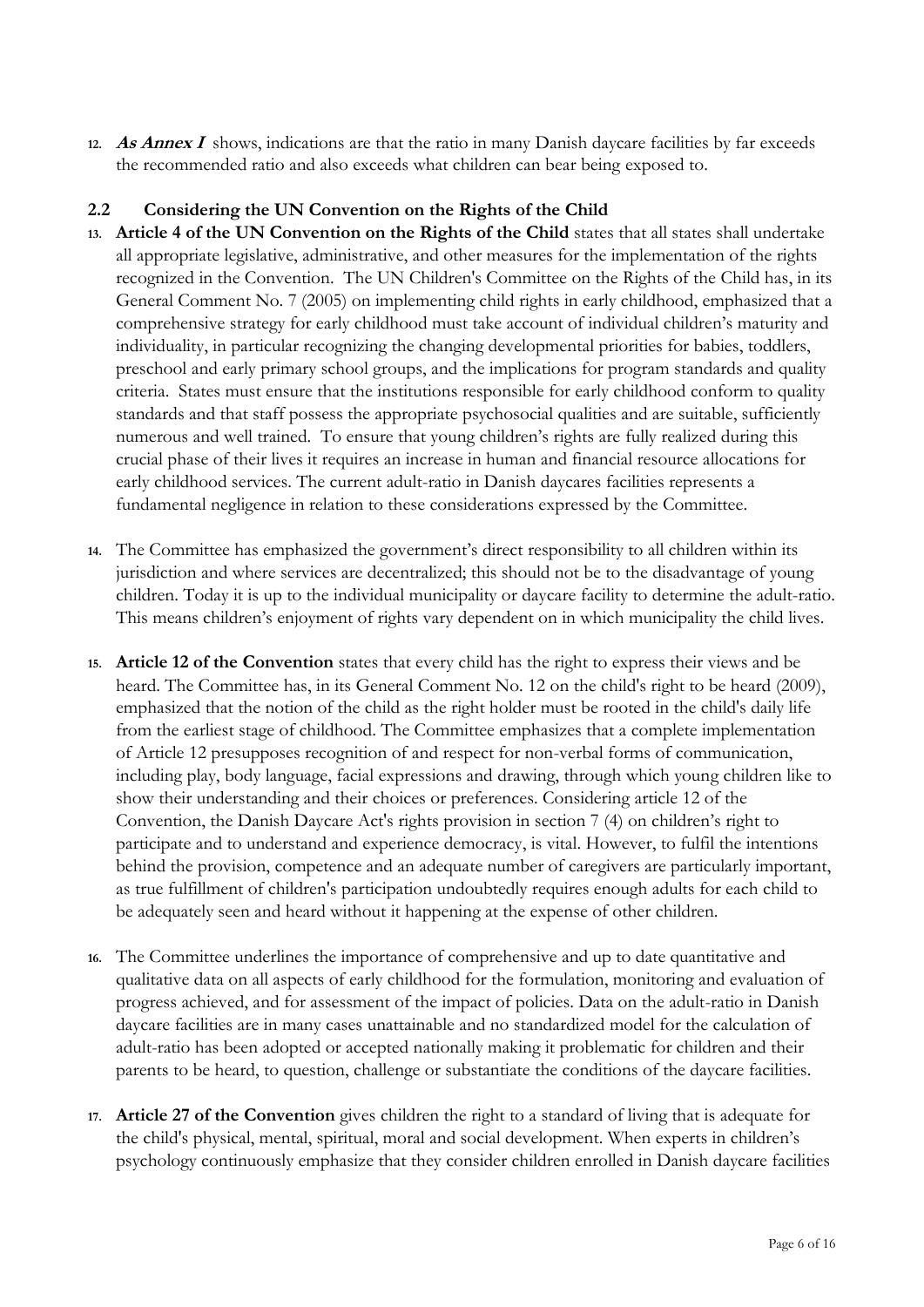at high risk of cognitive impairments, depression, anxiety and stress it is clear that children's standard of living in terms of the child's mental development is at risk. Article 19 of the Convention states that all children have the right to protection from violence, which for instance includes bullying. Creating a safe and good daycare environment without bullying and other violations is always the responsibility of adults and naturally requires enough caregivers and pedagogical competence.

**18. Article 3 of the Convention** states that the best interests of the child shall always be a primary consideration, and Denmark has undertaken to establish national legal rules and administrative practices in accordance with the Convention. This strong position is justified by the special situation of the child: Dependency, maturity, legal status and, often, voicelessness. Children have less possibility than adults to make a strong case for their own interests and those involved in decisions affecting them must be explicitly aware of their interests. If the interests of children are not highlighted, they tend to be overlooked. Conditions in Danish daycare facilities demonstrate that the articulation and spirit of the Daycare Act cannot stand alone. To ensure the actual realization of children's rights it is critical that the Daycare Act is supplemented with detailed statutory standards subject to monitoring including statutory standards on the adult-ratio drafted in accordance with the principle of best interest of the child. This requires that economic considerations must never be the determining factor when determining the adult-ratio or when determining the calculation model on adult-ratio, *cf.* also this joint submission section *3* below on *Public budgeting for the realization of children's rights in early childhood.*

# **2.3 Recommendations**

# *I. Recommendation: Detailed and statutory minimum adult-ratio*

- **19.** That the government of Denmark including at municipality levels urgently implements a detailed and statutory minimum adult-ratio in daycare institutions effectively ensuring the best interest of the child.
	- *i.* The calculation model of the adult-ratio must be true and fair and reflect the best interest of the child and thereby reflect actual time permanent qualified caregivers spend directly with children, *cf. the model published by Fredenborg Kommune in Annex I.*
	- ii. Circumvention of the adult-ratio at the expense of the children must be prevented.
		- Staff qualifications must be clearly defined in the law
		- Children must not be transferred prematurely from nursery to kindergarten.
	- iii. The minimum adult-ratio must effectively safeguard the equality of all children and against deteriorations in the ratio.
		- The adult-ratio must be unaffected by budget cuts.
		- The adult-ratio must be unaffected by an increasing number of children.
		- Pedagogical support hours for children with special needs must supplement the minimum adult-ratio so that all children have equal means of having their needs met.
	- iv. To be able to perform satisfactory pedagogical work all daycare institutions must be able to ensure a minimum of adult contact and the adult-ratio must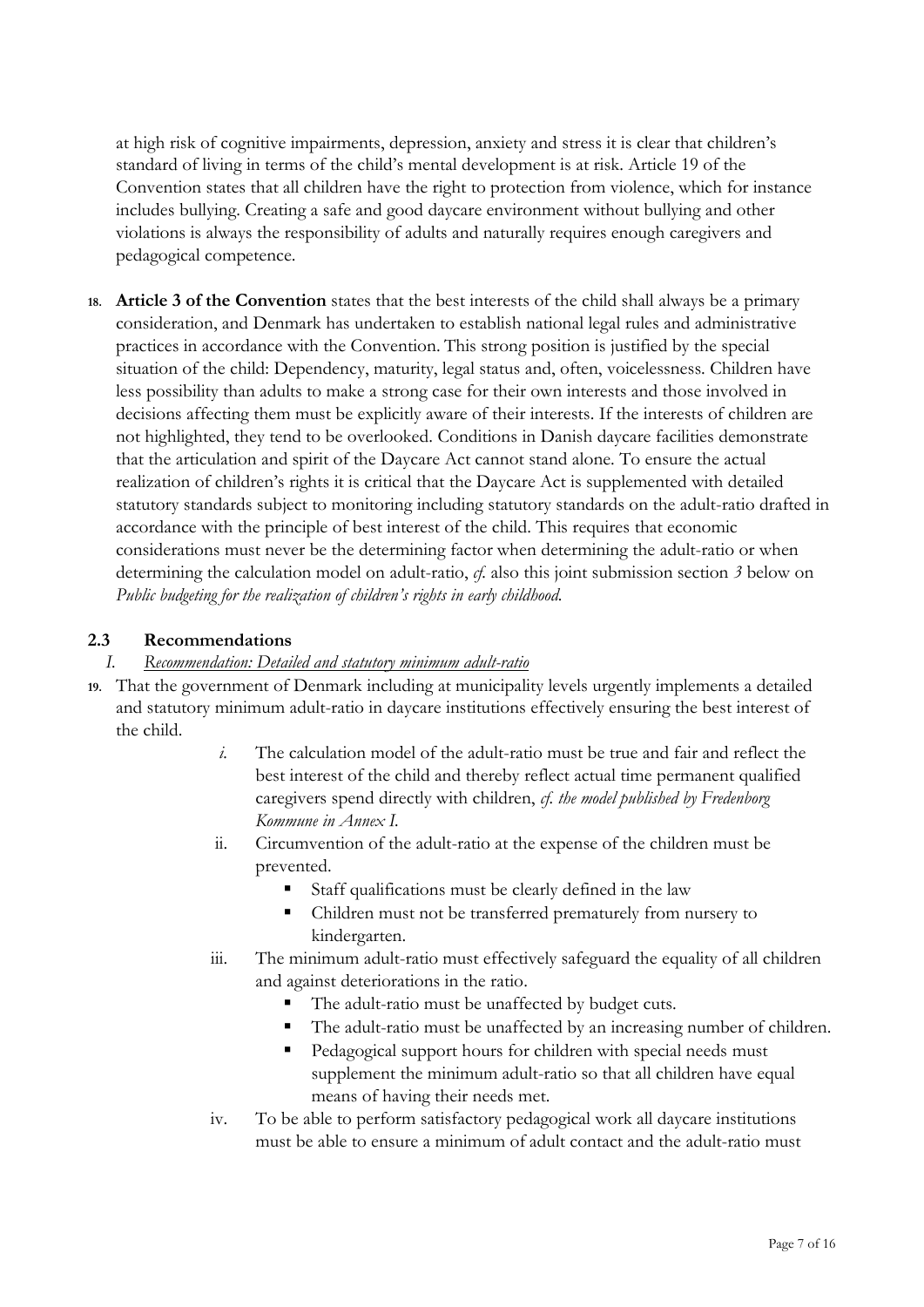therefore be implemented at individual daycare institution level and not at municipality level.

- v. The statutory minimum adult-ratio must always be considered an absolute minimum and thus daycare institutions should be required to individually assess the need for a higher ratio by considering the best interest of the child case-bycase.
- vi. Legislative measures should clearly reference the Convention.

# *II. Recommendation: Transparency in the operation of daycare institutions*

- **20.** That the government of Denmark including at municipality levels ensures transparency in the operation of daycare institutions.
	- i. Information on the adult-ratio per individual daycare institution must be available to the public.
	- ii. If the best interest of the child in any format cannot be guaranteed while the child is in daycare parents have the right to be informed.
	- iii. An evaluation of the current monitoring of daycare institutions to ensure efficient, sufficient, and independent monitoring.
	- iv. An evaluation of the role of the Ombudsman's Children's Office as watchdog and complaint mechanism in relation to the daycare area must be carried out.
		- Young children must receive particular attention.
		- Access to the Ombudsman should be unrestricted.
		- It must be ensured that the daycare area is effectively covered by the Children's Office.
		- The Ombudsman Act [Ombudsmandsloven] should be investigated to ensure consistency with the principle of best interest of the child.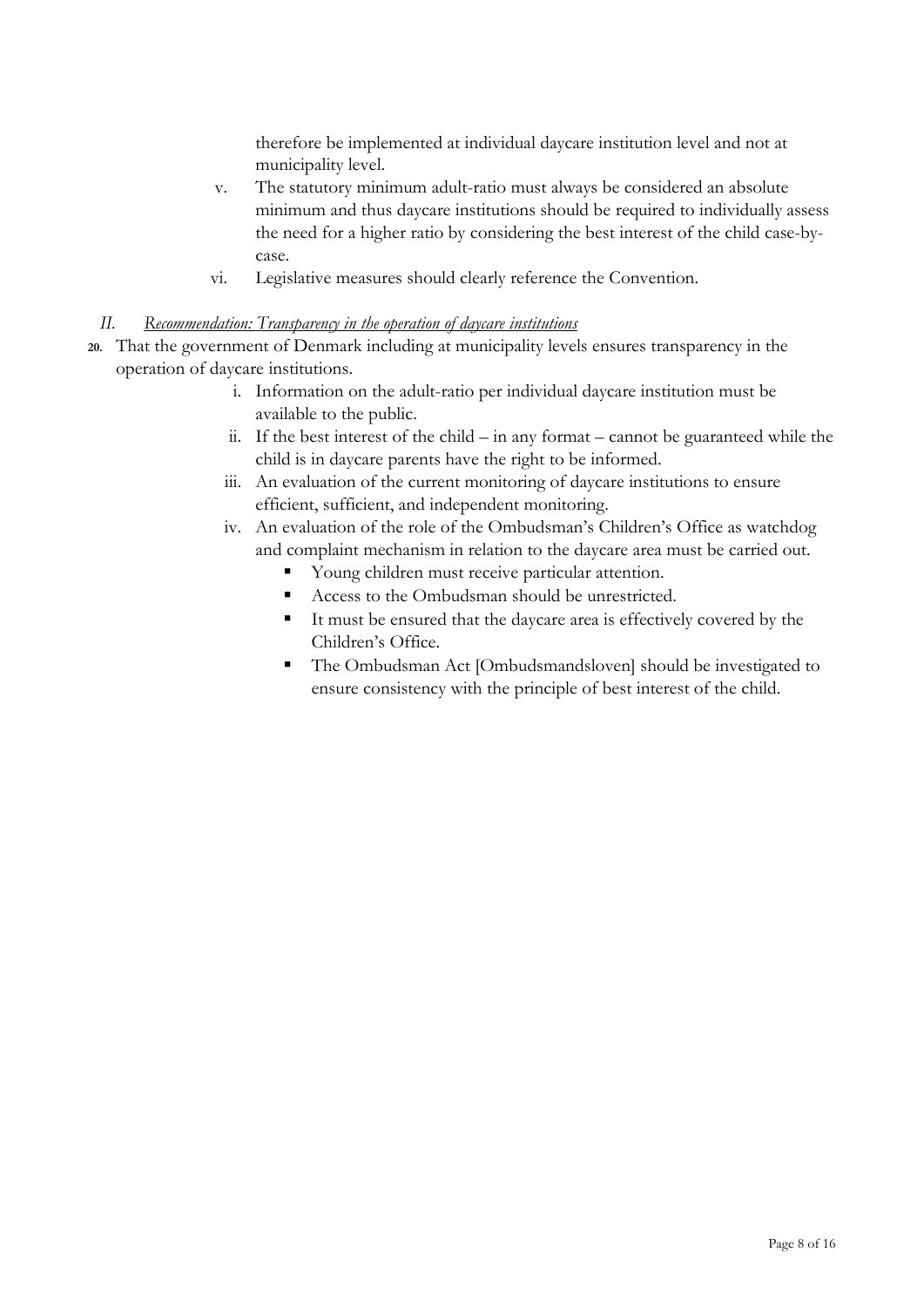# **3. Public budgeting for the realization of children's rights in early childhood**

# **Convention on the Rights of the Child articles 3, 4 and 12**

# **3.1 Resumé of issues**

# *Framework governing the public budgeting in relation to the daycare area*

- **21.** Denmark encompasses 98 municipalities all forming a part of the public administration of the Danish state. Article 82 of the Danish Constitution of 5 June 1953 [Grundloven] defines the framework for local self-government: "*The right of the municipalities to manage their own affairs independently under the supervision of the State shall be laid down by statute"*. Thus, municipalities operate within a framework set by Parliament but make independent decisions and have significant degrees of freedom.
- **22.** Every year Parliament passes a Finance Act [Finansloven] on state expenditure for the coming year where financial resources are prioritized. The Financial Agreements [Økonomiaftalerne] between the government and Komunernes Landsforening (KL) – the organization representing the municipalities' – determine the financial framework for municipalities (and regions). The Finance Agreements are entered into earlier in the year than the Finance Act and include decisions on the size of the state block grant – some funds earmarked – from government to municipalities and sets the framework for the size of the municipal service costs, construction costs and the total municipality tax burden within which municipalities must operate in the coming year. The Financial Agreements are not legally binding, however if municipalities' reported budgets do not remain within the agreed financial framework economic sanctions apply the following year. The results of the Financial Agreements governing municipalities are incorporated into the Finance Act.

# *Impact of current structure of public budget allocation to children's area*

- **23.** There is great variation in the political priorities of the 98 municipalities, and the resources spend on childcare per 0-5-yearolds differs greatly across the country. A common point of reference is that municipalities do not have sufficient funds to provide sufficient care due to high levels of overall service costs related to the welfare area, a lack of funding from government and restrictions on raising taxes or economic sanctions if maximum service costs agreed are exceeded. Municipalities will argue they have no option but to carry out budget cuts or – if the daycare area be required to be prioritized – it will be prioritized at the expense of another vulnerable welfare area – likely impacting another children's area. In relation to daycare quality, the level of expenditure does not necessarily reflect the level of service, as expenditure covers big expenses such as i.e. rent, and sometimes high levels of temporary staffing due to high levels of sickness absence among staff etc.
- **24.** Overall municipalities attribute their budget cuts to the size of the block grant and governmental restrictions. Government refers to local self-government and call for municipalities to prioritize funds differently and more cost-efficiently. In recent decades, municipalities have presented children with increasingly worse conditions in daycare institutions. The impact on young children of such measures are elaborated upon in section 2 above on *Conditions of daycare facilities – implementing child rights in early childhood.*
- **25.** As **Annex II** depicts; an analysis of the retrogressive development in the adult-ratio in daycare facilities 1972-2018<sup>x</sup> indicates that compared to 1972 there are between 58-86 pct. more children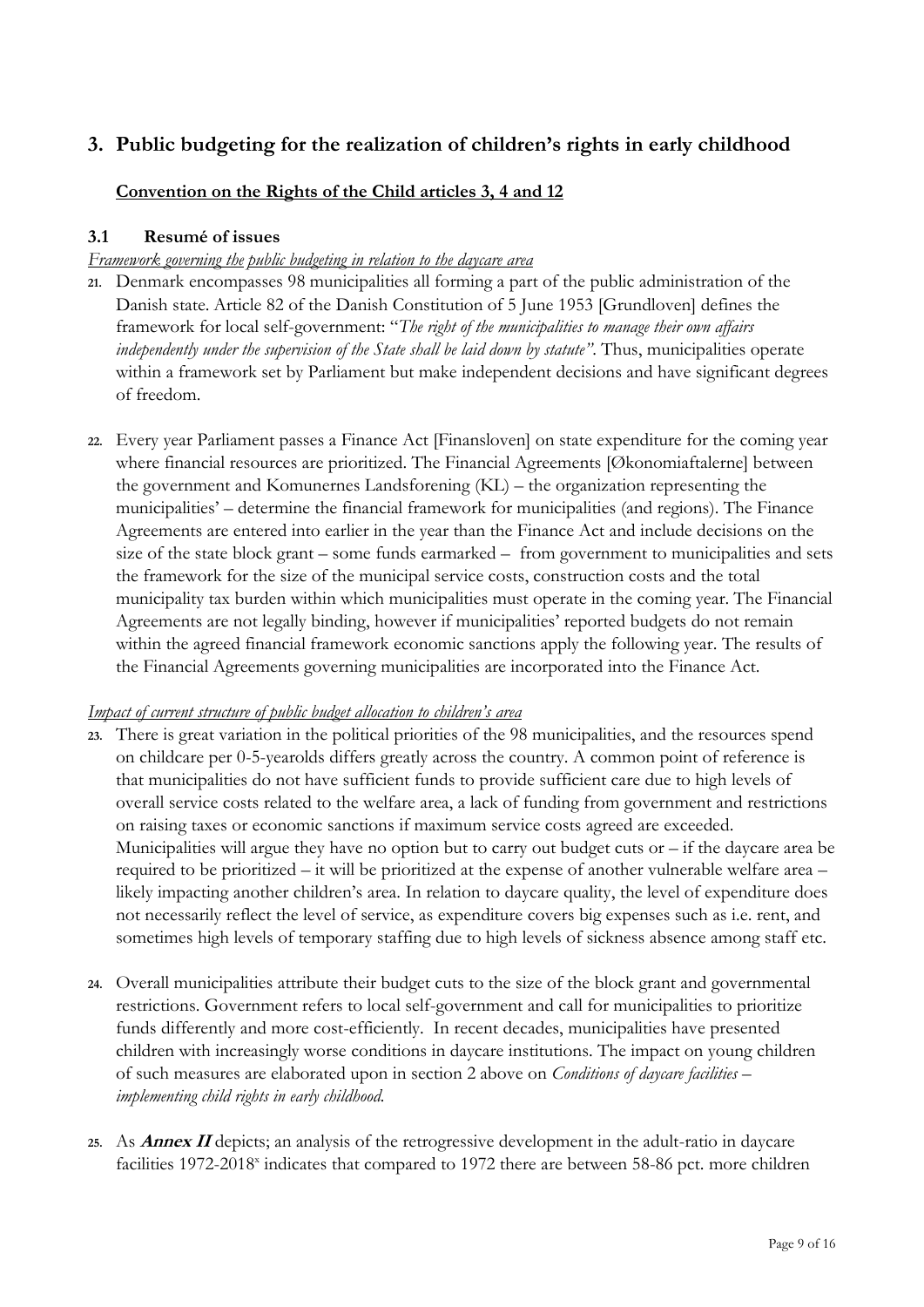per adult in daycare facilities as of 2018. In this context, the important thing is not the exact adultratio, but rather the fact that the figures can be used to document the retrogressive development. For the past decades government and municipalities have been under pressure to resolve these issues. However, no agreements having real impact on children's everyday lives have yet been implemented. In 2020 the quality of childcare was yet again on the political agenda and is included in a "*paper of understanding*" based on which the current government is established. According to this paper, a minimum adult-ratio should be introduced gradually towards 2025. With the Finance Act for 2020, DKK 500 million was set aside for childcare staff. The funds will increase to 1.6 billion kroner in 2025. The measure is elaborated upon in the below section.

### *Transparency and data on children's' budgets*

# **Box IV: The 2020 Finance Act and issues challenging the realization of children's rights**

- The 2020 Finance Act is silent on which model should be applied to calculate the adult-ratio making it challenging to evaluate the sufficiency of allocated resources. The model for calculating the adult-ratio is negotiated in the Ministry of Children and Education in 2020 with a view to adoption in the parliamentary year 2020/2021 and entry into force as a statutory requirement in 2025.
- The funds allocated on the Finance Act are argued insufficient and it has also been argued that funds will barely be able to maintain status quo in daycare facilities and do not consider the demographic increase in children.
- So far, no specific level of additional allocation of funds at municipality level is mandatory.
- According to government it is not possible to lock the municipal budgets and accounts in the daycare area. Consequently municipalities will be able to adjust both in 2020 and in the future, so that budgets and accounts are lowered to a level below what the budgets and accounts were at the time of allocation of funds from government – i.e. essentially offsetting the government funding in the municipality's own budget. This can for example legitimately be done by the municipality referencing "local priorities"<sup>xi</sup>.
- The Finance Act neglects the urgency of the issues related to the lack of resources allowing five years to pass by before a yet undefined piece of legislation is put into force in 2025.

### **Box V: The 2013 Finance Act where money for daycare ended up mismanaged and lost**

In 2013 BUPL (the national union for pedagogical staff) documented that the municipalities did not live up to their agreement with the government to implement 500 million DKK to ensure quality and better ratios in daycare facilities. On that background, BUPL forwarded the below information to Parliaments Municipal Committee as well as the Children and Education Committee<sup>xii</sup>.

- The municipalities only used DKK 261 million of the total DKK 500 million on the daycare area.
- A quarter of the municipalities did not use their share of the DKK 500 million on the daycare area or the municipalities even went as far as to prepare budget cuts on the daycare area.
- A third of the municipalities spent their entire share of the DKK 500 million on the daycare area.
- **26.** The review of the two Finance Acts, *cf. Box IV* and *V* can be seen to illustrate that maintaining the daycare area as a budgetary priority firstly requires political determination at governmental level and secondly requires political determination at municipality level. It also appears that not many safeguards prevent municipalities from carrying out budgetary tactics on the 2020 Finance Act similar to those carried out on the 2013 Finance Act. Thus, it is challenging to ensure that children's budgets are on – and stay on – the political agenda and children often fall between two stools: Government and municipalities.
- **27.** That displacement of budgetary responsibility can enable a lack of transparency is possibly illustrated by Denmark's latest reporting to the UN Children's Committee. Every five years ratifying states are requested to provide relevant information pursuant to article 4 of the Convention on the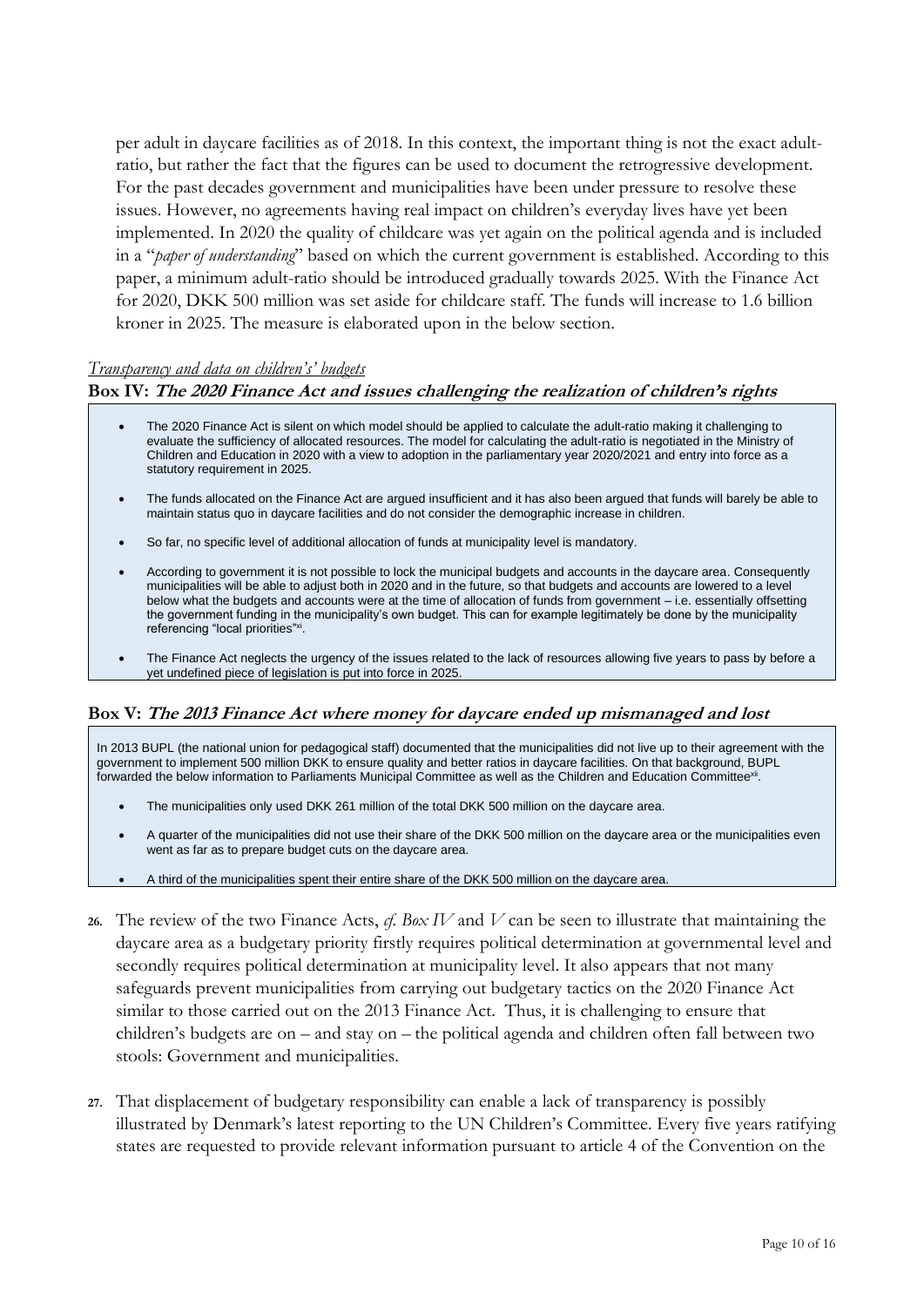Rights of the Child, including information on budgetary measures taken to harmonize national law and policy. The Danish reporting on budgeting appears to some extent vague and unsubstantiated, *cf. box VI* below:

#### **Box VI: Danish reporting on implementation and budgets to the UN Children's Committee**

In its last report<sup>xiii</sup> (2016) to the Children's Committee addressing the state's fulfillment of article 4 in relation to budgets, the then Danish government reported that:

*"The municipalities are financed through taxes as well as grants from the Government. The annual block grant is adjusted to compensate for changes in the responsibilities of the municipalities and to ensure that the municipalities' financial resources correspond to their responsibilities. As part of the municipal reform a financing reform was implemented with the object of i.a. achieving a higher level of equalization between the municipalities.*

*In the area of social services the state shall reimburse part of the municipalities' expenses to assistance and support under the Act on Social Service if these exceed a defined threshold."*

This statement from the government appears misleading as reality is much more complex:

- To substantiate the statement reported by the Danish state, data on all of 98 municipalities' spending on children would appear essential.
- If such data were in fact obtained the data would likely reveal budget cuts on the children's area at municipality levels and that prepared budgets likely did not correspond to the municipalities' responsibilities.
- Data would also reveal great inequality in services provided for children, dependent on in which municipality the child lives.

# **3.2 Considering the UN Convention on the Rights of the Child**

**28. Article 4 of the Convention** concerns the way in which the Convention is implemented and reads: *"States parties shall undertake all appropriate legislative, administrative and other measures for the implementation of the rights recognized in the Convention. With regard to economic, social and cultural rights, States parties shall undertake such measures to the maximum extent of their available resources and, where needed, within the framework of international cooperation."* 

- **29.** Overall, the Convention emphasizes that legislation and budgets are interlinked and that the principles of the Convention cannot be complied with unless sufficient financial resources are allocated at all levels. Decentralization of power does not in any way reduce the direct responsibility of the state's government to fulfil its obligations to all children within its jurisdiction. "To the maximum extent" also means that the government – and municipalities –should not take deliberate retrogressive measures and should not allow the existing level of enjoyment of children's rights to deteriorate. The lack of resources and consequential decrease in the adult-ratio since the 1970's, *cf. annex II* constitute retrogressive measures.
- **30. Article 3 (1) of the Convention** provides that the best interests of the child shall be a primary consideration in all measures concerning children that have a direct or indirect impact on children, including budgets. The best interests of the child should be a primary consideration throughout every phase of the budgetary process and in all budgetary decisions that affect children. The obligation is crucial when states weigh up competing budget allocation and spending priorities, and states should be able to demonstrate how the best interests of the child have been considered in budgetary decision-making, including how they have been weighed against other considerations. The expression 'primary consideration' means that the child's best interests may not be considered on the same level as all other considerations. In Denmark, several budget decisions appear adopted based on economic criterions alone – sometimes with the sole purpose of making budget cuts.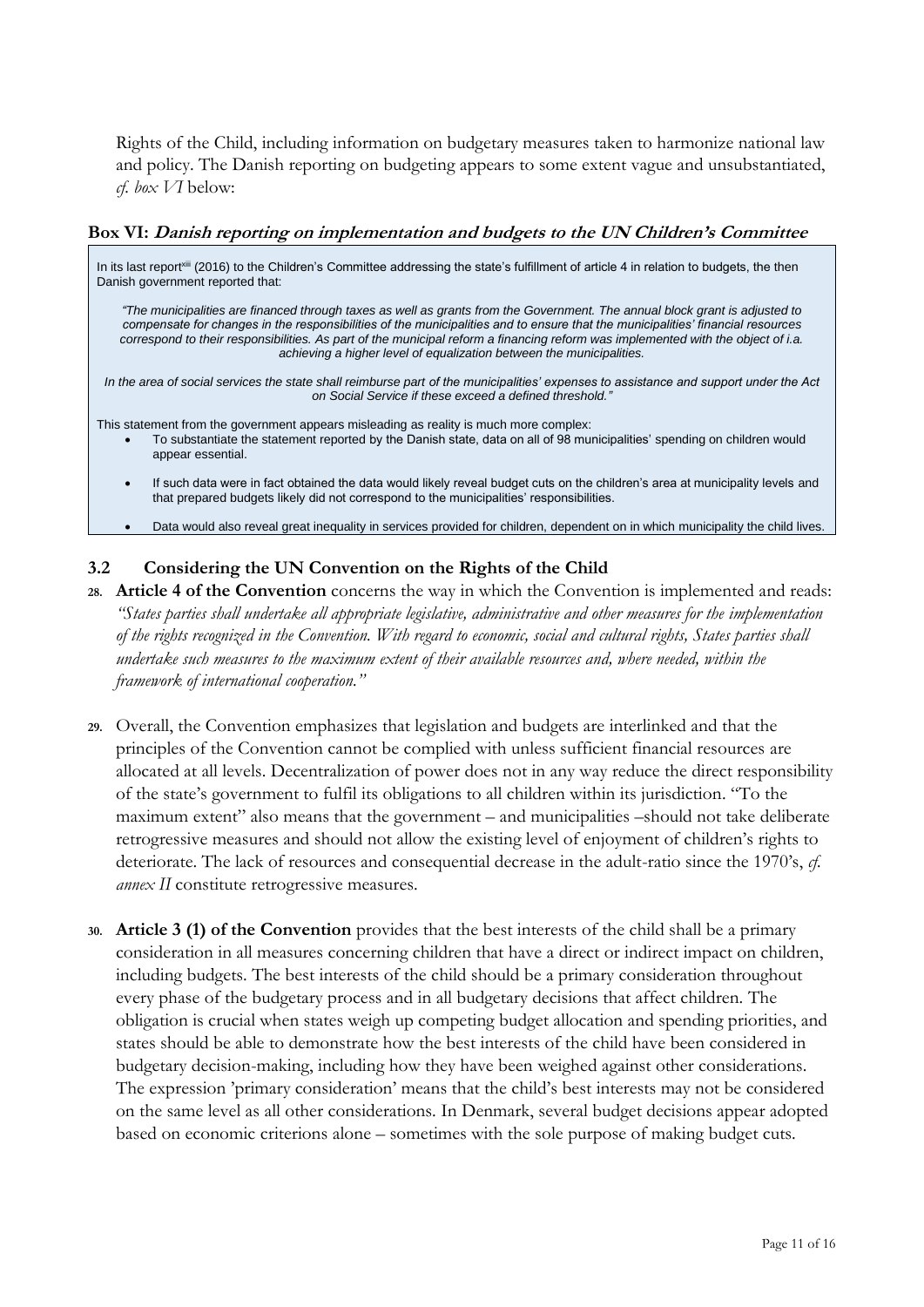- **31.** Article 4 includes a duty to implement programs that meet the aims of agreed legislation and ensuring adequate public budgets to do so. In its General Comment No. 19 (2016) on the public budgeting for the realization of children's rights (art 4) the Committee emphasized that the legislative measures, which states are obligated to take in relation to public budgets, include reviewing existing legislation and adopting legislation that aims to ensure that budgets are sufficiently large for the realization of children's rights at all levels. In Denmark there is no apparent structure in place anywhere generally ensuring that budgets are sufficient for the realization of children's rights – not at governmental nor at municipality level. In addition, financial resources are often determined prior to legislative processes and without assessments of whether these budgets are sufficient, *cf. Box IV: Issues related to the 2020 Finance Act*. Such procedures pose challenges to the adoption of legislation truly reflecting the best interest of the child.
- **32. Article 12 of the Convention** establishes the right of every child to be heard and states should regularly hear children's views on budget decisions that affect them through mechanisms for the meaningful participation of children at the national and subnational levels. Budget transparency means user-friendly information made publicly available in a timely manner in relation to the planning, enactment, execution and follow-up of budgets. This includes both quantitative budget data and relevant information about legislation, policies, programs, the budget process timetable, motivation for spending priorities and decisions, outputs, outcomes and service delivery information. Overall, the Danish governmental and municipal negotiating processes, non-binding and vague nature of framing during the public budgeting process, the inability to examine whether public budgets are adequate, whether funds are distributed correctly and to place responsibility – these elements constitute key challenges in relation to article 12 and the right to be heard.

# **3.3 Recommendations**

# *I. Recommendation: Obligation not to take retrogressive steps concerning children's budgets*

**33.** That the government of Denmark including at municipality levels is obliged not to take any retrogressive steps concerning children's budgets.

# *II. Recommendation: Best interest of the child as primary consideration in budgetary decision-making*

- **34.** That the government of Denmark including at municipality levels implements procedures guaranteeing that the best interest of the child is a primary consideration in budgetary decisionmaking to the maximum extent of available resources and implements procedures ensuring adequate public budgets meeting aims of agreed legislation.
	- i. Implement principles and priorities guiding consistency and coordination between economic and social policies.
	- ii. Implement principles and priorities guiding the use of resources for children.
		- Assessment of the sufficiency of resources for specific legislation.
		- Mandatory impact assessments of all legislative measures and budget decisions to clarify positive or negative consequences for children.
		- Mandatory impact assessments on how major spending policy decisions are likely to affect children.

# *III. Recommendation: Budget transparency*

**35.** That the government of Denmark including at municipality levels ensures transparency in budgeting and facilitates the participation of children's agents in the process.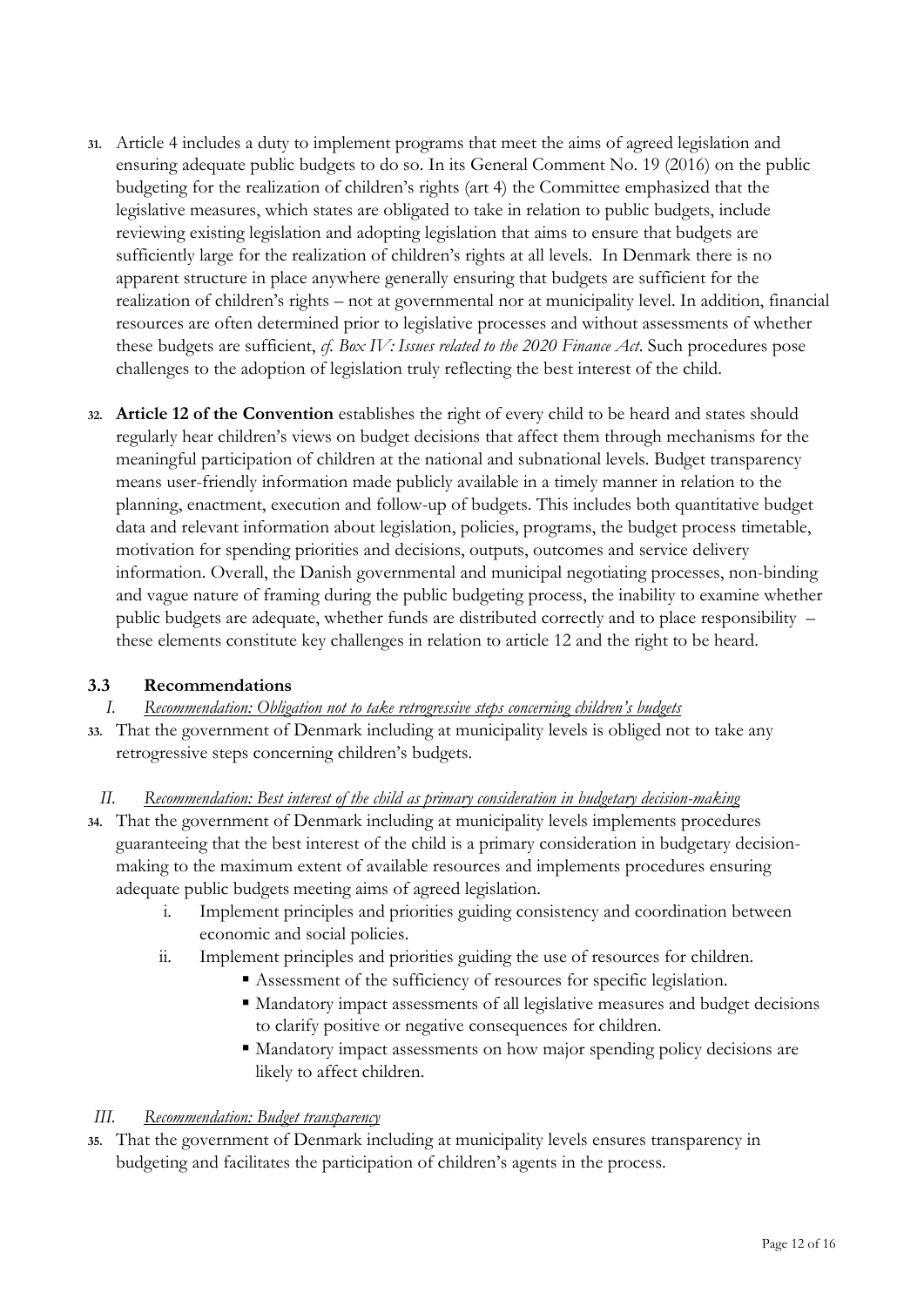- i. Budget tracking from a child rights perspective, with a view to monitoring budget funds allocated to children and the percentage of available funds allocated to children.
- ii. Ensure procedures to regularly hear the view of agents acting on behalf of children on budget decisions that affect children.
- iii. Ensure and enable follow-up on budgets through mechanisms for participation of agents acting on behalf of children.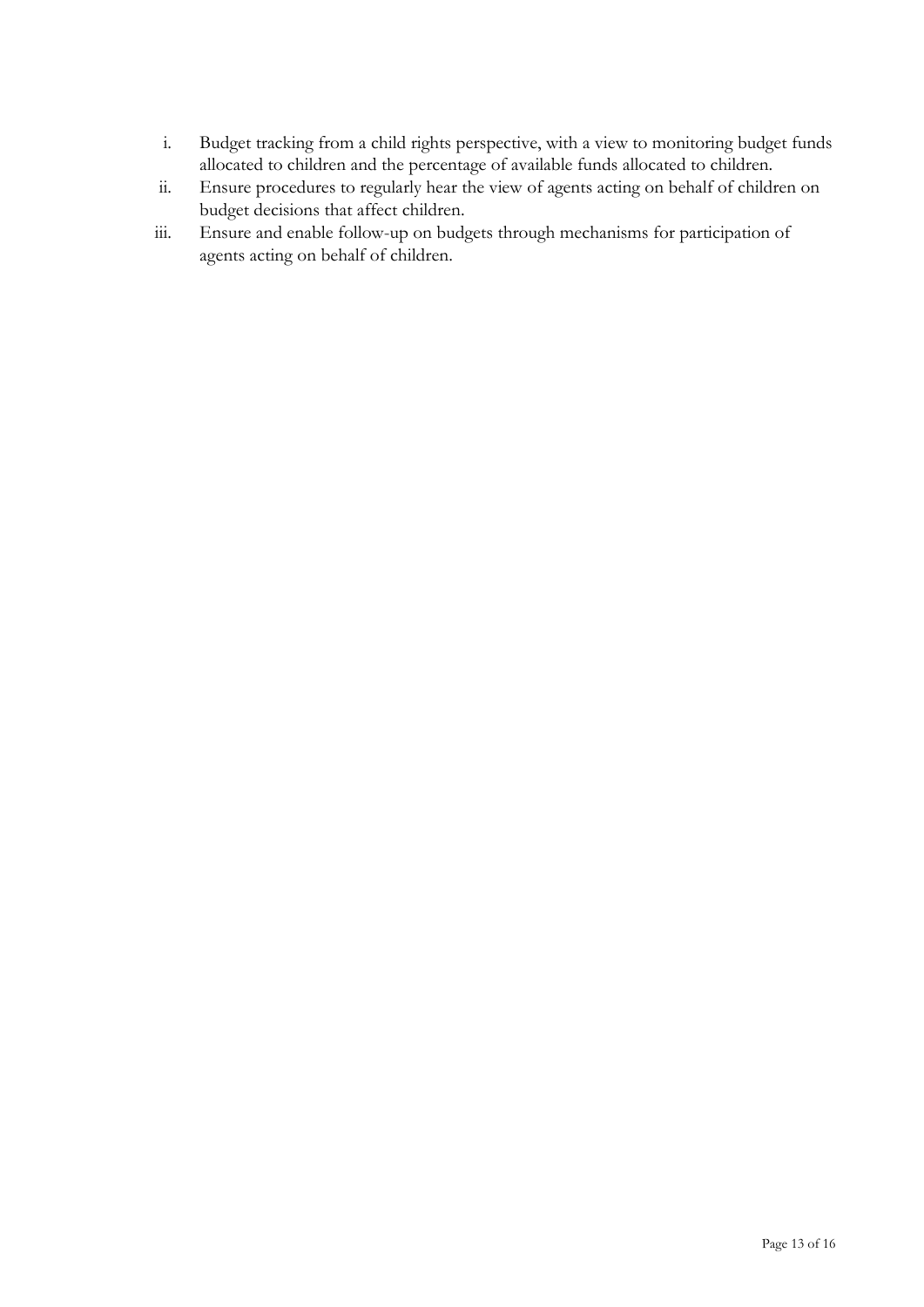# **Annex I: Outline of selected models of calculation of adult-ratio and results**

| <b>Publisher</b>                                                                   | Model                                                                                                                                                                                                                                                                                                                                                                                                                                                                                                                                                                                                                                                                                | Geographic<br>application of<br>method                                                             | Data<br>year | <b>Adult-ratio</b><br>nursery children<br>$(0-2 \text{ years})$                                                                                                                                                                                                                                                                                                                                                                               | Adult-ratio<br>kindergarten children<br>$(3-5 \text{ years})$                                                                                                                                                                                                                                                                                                                                                                                           |
|------------------------------------------------------------------------------------|--------------------------------------------------------------------------------------------------------------------------------------------------------------------------------------------------------------------------------------------------------------------------------------------------------------------------------------------------------------------------------------------------------------------------------------------------------------------------------------------------------------------------------------------------------------------------------------------------------------------------------------------------------------------------------------|----------------------------------------------------------------------------------------------------|--------------|-----------------------------------------------------------------------------------------------------------------------------------------------------------------------------------------------------------------------------------------------------------------------------------------------------------------------------------------------------------------------------------------------------------------------------------------------|---------------------------------------------------------------------------------------------------------------------------------------------------------------------------------------------------------------------------------------------------------------------------------------------------------------------------------------------------------------------------------------------------------------------------------------------------------|
| Bureau 2000<br>and FOA<br>Source<br>available at:<br>Report                        | • The report is based on a<br>representative sample of daycare<br>institutions.<br>• Via the municipal websites were found<br>2831 functioning e-mails to daycare<br>institutions.<br>• Managers and employees were<br>encouraged to participate in the study<br>and a response rate of 50 percent has<br>been achieved for managers and 24<br>percent for employees - respectively<br>836 answers and 671 answers.<br>• Answers have been received from<br>daycare institutions in all 98<br>municipalities.                                                                                                                                                                        | Average<br>national ratio<br>amongst<br>participating<br>institutions.                             | 2020         | • Typically, 1 adult per 5<br>children.<br>• In about half of<br>daycare institutions there is<br>never, or for 1 hour a day only,<br>max 3 children per adult.<br>Especially at 13.00 there are far<br>too many children pr. adult - on<br>average in every institution in<br>the study 1 adult per 7.4<br>children. In about one quarter<br>of institutions there is 1 adult<br>per 3 children for more than a<br>few hours in the morning. | • Typically, 1 adult per 9+<br>children.<br>• In about half of<br>daycare institutions there is never,<br>or for 1 hour a day only, max 6<br>children per 1 adult. Especially at<br>13.00 there are far too many<br>children pr. adult - on average in<br>every institution in the study 1<br>adult per 13.6 children. In about<br>one quarter of institutions there is<br>1 adult per 6 children for more<br>than a few hours about in the<br>morning. |
| Fredensborg<br>Kommune<br>Source<br>available at:<br>Report                        | • The calculation model is developed by<br>working group represented by parents,<br>BUPL North Zealand, FOA North<br>Zealand, daycare representatives and<br>municipality representatives<br>• The model must be considered true<br>and fair and has been negotiated<br>between several stakeholders.<br>• The model has to date only been<br>rolled out on one specific institution and<br>says nothing about average<br>municipality ratio or the average<br>national ratio.                                                                                                                                                                                                       | Average ratio<br>in one<br>specific<br>institution in<br>one specific<br>municipality              | 2018         | • 1 adult per 5 children.                                                                                                                                                                                                                                                                                                                                                                                                                     | • 1 adult per 10,3 children.                                                                                                                                                                                                                                                                                                                                                                                                                            |
| <b>Statistics</b><br>Denmark<br>Source<br>available at:<br><b>Press</b><br>Release | • The ratio shows how many resources<br>municipalities averagely assign the<br>daycare area across a year calculated<br>as the number of full-time employees<br>and in relation to "full-time children".<br>According to Statistics Denmark the<br>ratio does not reflect the reality one<br>experiences in a specific institution at<br>any given time.<br>• The model calculates average ratio<br>per municipality but not per specific<br>institution.<br>• According to the report of<br>Fredensborg Kommune, Statistics<br>Denmark's ratio must be multiplied by<br>a factor 1.6 to achieve the actual ratio<br>in the specific institution tested by the<br>working group.     | Average ratio<br>in specific<br>municipality,<br>here<br>Fredensborg<br>Kommune<br>(municipality). | 2018         | • 1 adult per 3,1 children.                                                                                                                                                                                                                                                                                                                                                                                                                   | • 1 adult per 6,4 children.                                                                                                                                                                                                                                                                                                                                                                                                                             |
| Norwegian<br>model<br>Information<br>available<br>upon<br>request                  | • The model is applied in Norway.<br>• The challenge with the Norwegian<br>model for calculating adult-ratio is that<br>the model does not adjust for the time<br>caregivers spend on planning,<br>meetings, courses, parent talks,<br>cooking, half-hour staff breaks each,<br>holidays, time off and sick leave. The<br>model is however true and fair on other<br>parameters such as only including<br>educated caregivers, not including<br>temporary cover in the calculation, nor<br>students, staff for children with special<br>needs and caregivers must<br>. Overall, the Norwegian model does<br>not depict the actual average ratio and<br>needs adjustments to be fair. | Data<br>available per<br>institution.                                                              |              | • Norwegian model -<br>no Danish data.                                                                                                                                                                                                                                                                                                                                                                                                        | • Norwegian model -<br>no Danish data.                                                                                                                                                                                                                                                                                                                                                                                                                  |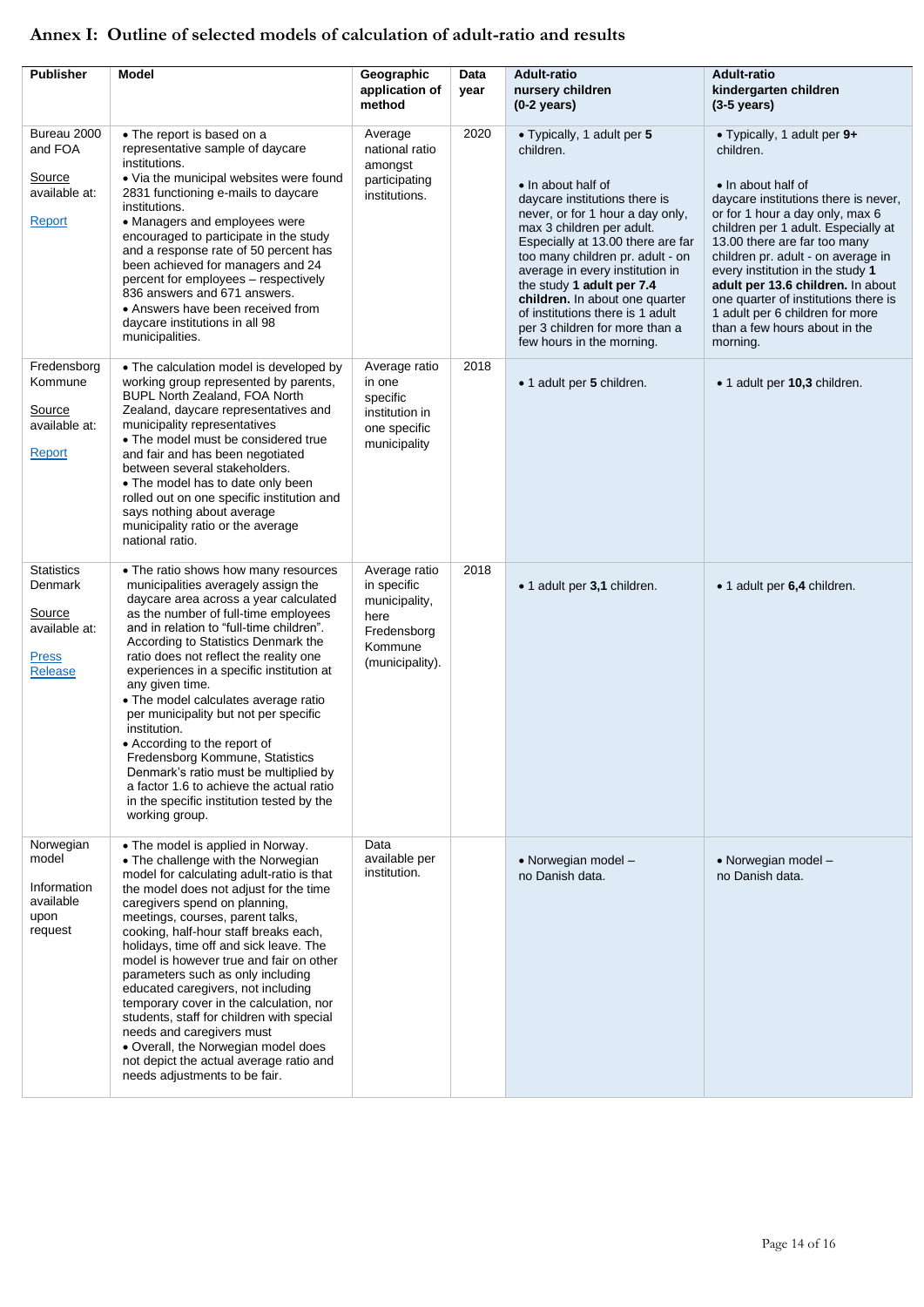# **Annex II: Retrogressive development in adult-ratio in daycare facilities 1972-2018**



Graph 1: Estimated number of children per adult 1972-2018 - If all time where there are children present is included.

According to this calculation model, there are currently 58 per cent. more children per adult present in the nursery groups, than there was in 1972, while the number of children per adult has increased approx. 59 pct. in kindergartens.



Graph 2: Estimated number of children per adult 1972-2018 - If corrections for interruptions etc. are made.

According to this calculation model, there are currently 81 per cent. more children per adult present in the nursery groups,<br>than there was in 1972, while the number of children per adult has increased approx. 86 pct. in k

Source: Bureau 2000: *Child per adult in daycare institutions – development 1972- 2018* [*Børn pr. voksen i daginstitutioner – udviklingen 1972-2018*] (2019) Available here: [Report](https://www.bureau2000.dk/CustomerData/Files/Folders/7-seneste-nyheder/1080_b%C3%B8rn-pr-voksen-3008-2019.pdf)